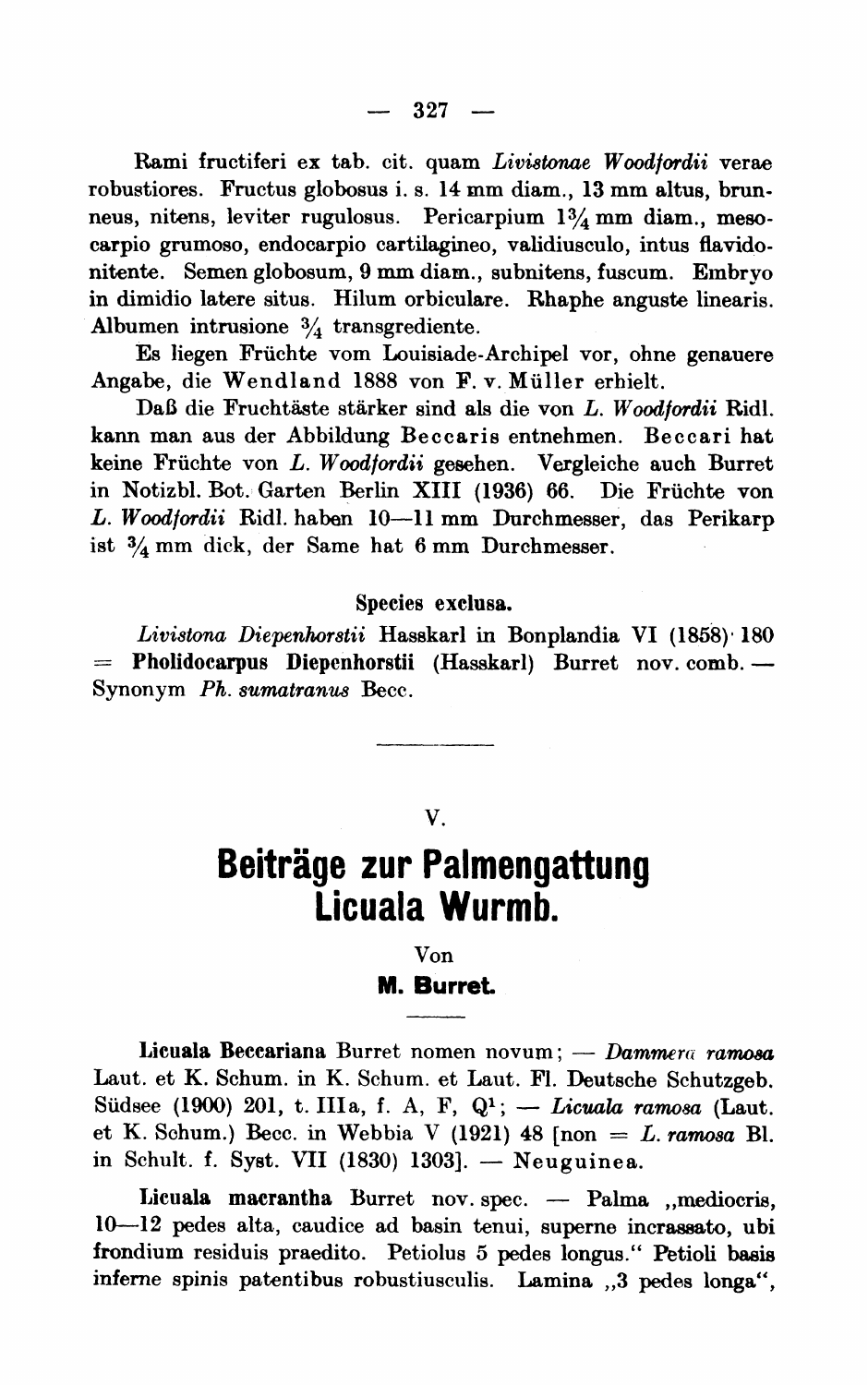**visa forsan nondum plane evoluta in parte media 60 cm fere longa, radiato-pinnatisecta, segmeritis, ut videtur, paucis, medianis apice transverse truncatis, lobis fere truncatis, late rotundatis, in lateralibus paulo productis, non acuminatis. ,,Spadix brevis cernuus". Visa spatha sine basi 18 cm circ. longa, superne sensim dilatata, apice ad os 4,5 cm diam., in fibras tenues lacerata. E spatha spadix sat robustus emergens, ad os in ramos 3 digitatos exiens, rhachi perbrevi,**  ad fundum spathae ramus superior abiens spatham cylindricam ad **spathae primariae descriptae os 1 cm diam. quam ea 8 cm longioren**  gerens, simplex, robustus, in internodiis 4 mm fere i.s. crassus, **ferrugineo-leprosus vel subfurfuraceus, in parte superiore destruetus, spiraliter sed sat irregulariter tuberculis validis, nonnihil prominentibus praeditus. Rami jam notati integri leviter curvati, 31-32 cm longi, robusti, superne sensim attenuati, ad apicem etiam sat validi. Flores magni, pedicello 5 mm longo, robustissimo, basi 2,5 mm diam., 15 mm longi, ambitu lanceolati, 5 mm et ultra diam. Calyx quam 7 mm longior, ejusdem longitudinis corollae pars calycem superans. Calycis lobi obscuri, latissime breviter triangulares, inter lobos calyx sinuatus, mox fissus. Corollae lobi lanceolati, crassissimi,**  Staminum tubus tenuis, conspicue **productus, dentibus 6 aequalibus in eadem altitudine orientibus, latis, triangularibus, tenuibus, infra dimidium antherarum dorsum iiisertis. Antherae 4 mm longae, lineares, basi sagittatae. Gynaeceum ovato-lanceolatum, stylo tenui, antherarum apicem longitudine fere aequante.** 

**Papua: Vailala River, Hewa, Regenwald, einheimischer Name ,,oro abu". - L. J. Brass n. 1140, Arnold Arboretum).** 

**I)ie Art erinnert in der Verzweigung des Kolbens an L. ramosa (K. Schum. et Lauterb.) Becc., nur ist bei ihr noch eine zweite, wenn**  auch rudimentäre, aus einem Ast bestehende Teilinflorenszenz vor**handen. Sie unterscheidet sich jedoch vor allem durch das kurze, unter der Mitte der Antheren angeheftete, stark verbreiterte, diinne, vorgezogen dreieckige Filament, das mit breiter Basis dem diinnen Staubblattring entspringt und oberhalb des Dreiecks uberhaupt keinen pfriemlichen Teil aufweist. Leider liegt mir das Material von L. ramosa wie auch das von L. simplex zur Zeit nicht**  vor. Die aus dem fleischigen Staubblattring dick pfriemlich vorgezogenen, dem ganzen Rücken der Antheren angewachsenen **Filamente von L. ramosa sind in der Originalbeschreibung wie auch**  von Beccari beschrieben und abgebildet worden. Durch die neue **Art, die sichtlich L. ramosa naher verwandt ist, zeigt sich, daB dieses**  Merkmal nur von geringem Wert ist, wie schon Beccari in Ann.